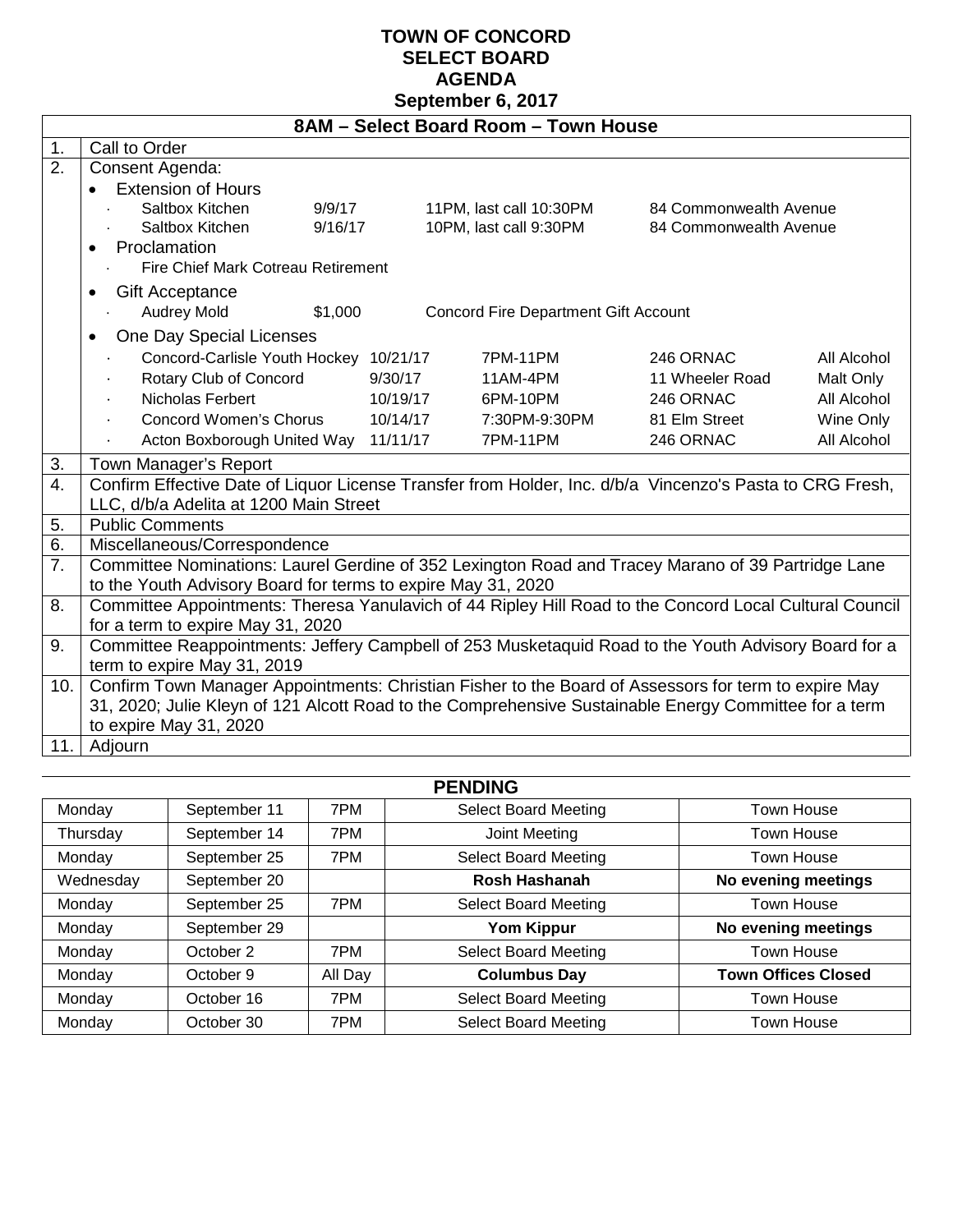



Benjamin T. Elliott Proprietor, Saltbox Kitchen 84 Commonwealth Avenue Concord, MA 01742

August 18th, 2016

To the Board of Selectmen, Town of Concord:

I respectfully request permission for extension of our regular business hours until 11:00 pm to host an event at Saltbox Kitchen on Saturday, September 9th, 2016. We plan to close early from our normal business hours at 6:00 pm to accommodate guests who will arrive at 8:00 pm. The duration of the event will not exceed 3 hours and last call will be at 10:30. All alcohol will be offered in addition to hors d'oeuvres and dinner.

Thank you for your consideration in advance,

Broulet

**Ben Elliott**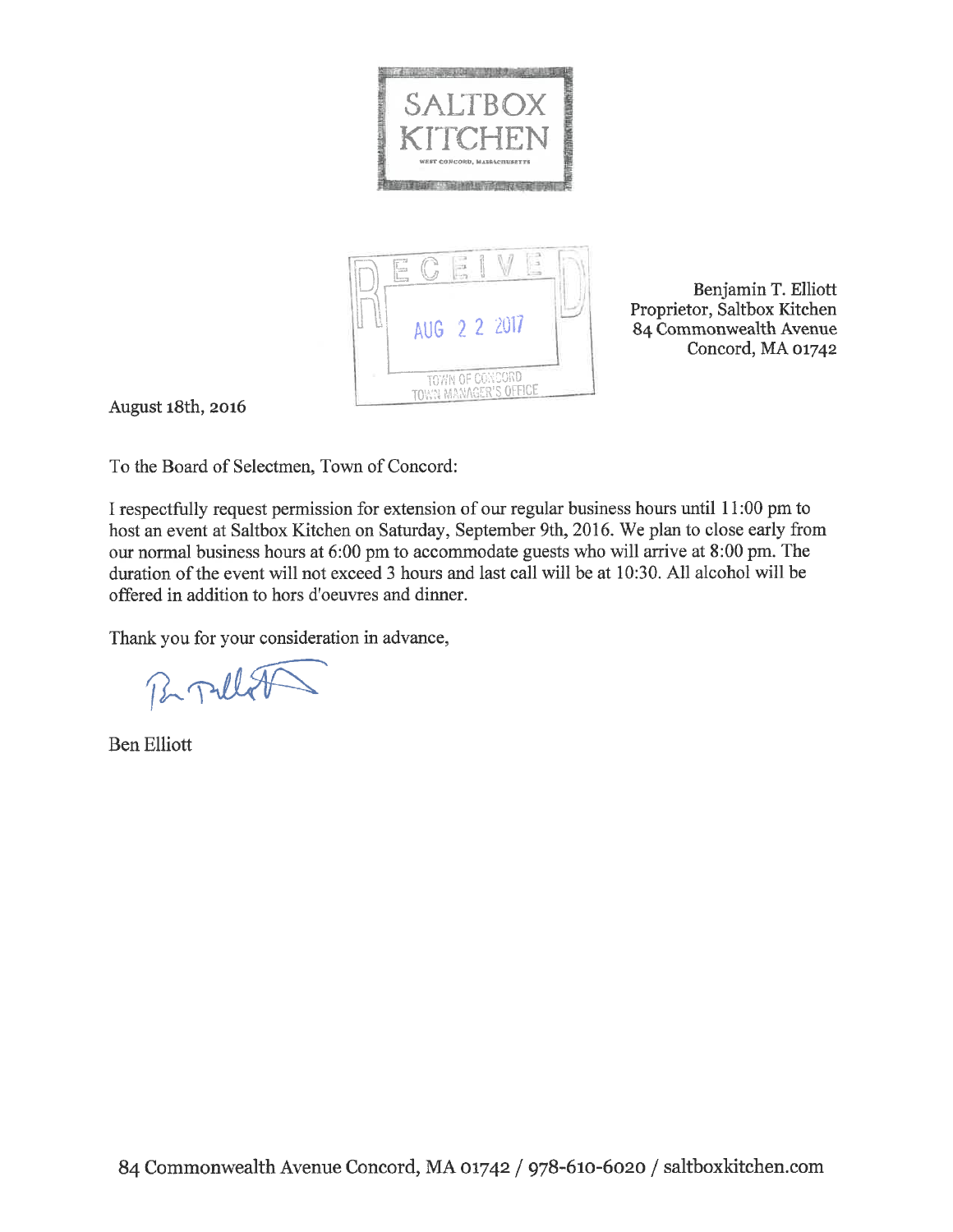



Benjamin T. Elliott Proprietor, Saltbox Kitchen 84 Commonwealth Avenue Concord, MA 01742

August 18th, 2016

To the Board of Selectmen, Town of Concord:

I respectfully request permission for extension of our regular business hours until 10:00 pm to host an event at Saltbox Kitchen on Saturday, September 16th, 2016. We plan to close early from our normal business hours at 4:30 pm to accommodate guests who will arrive at 6:30 pm. The duration of the event will not exceed 4 hours and last call will be at 9:30. All alcohol will be offered in addition to hors d'oeuvres and dinner.

Thank you for your consideration in advance,

**Ben Elliott**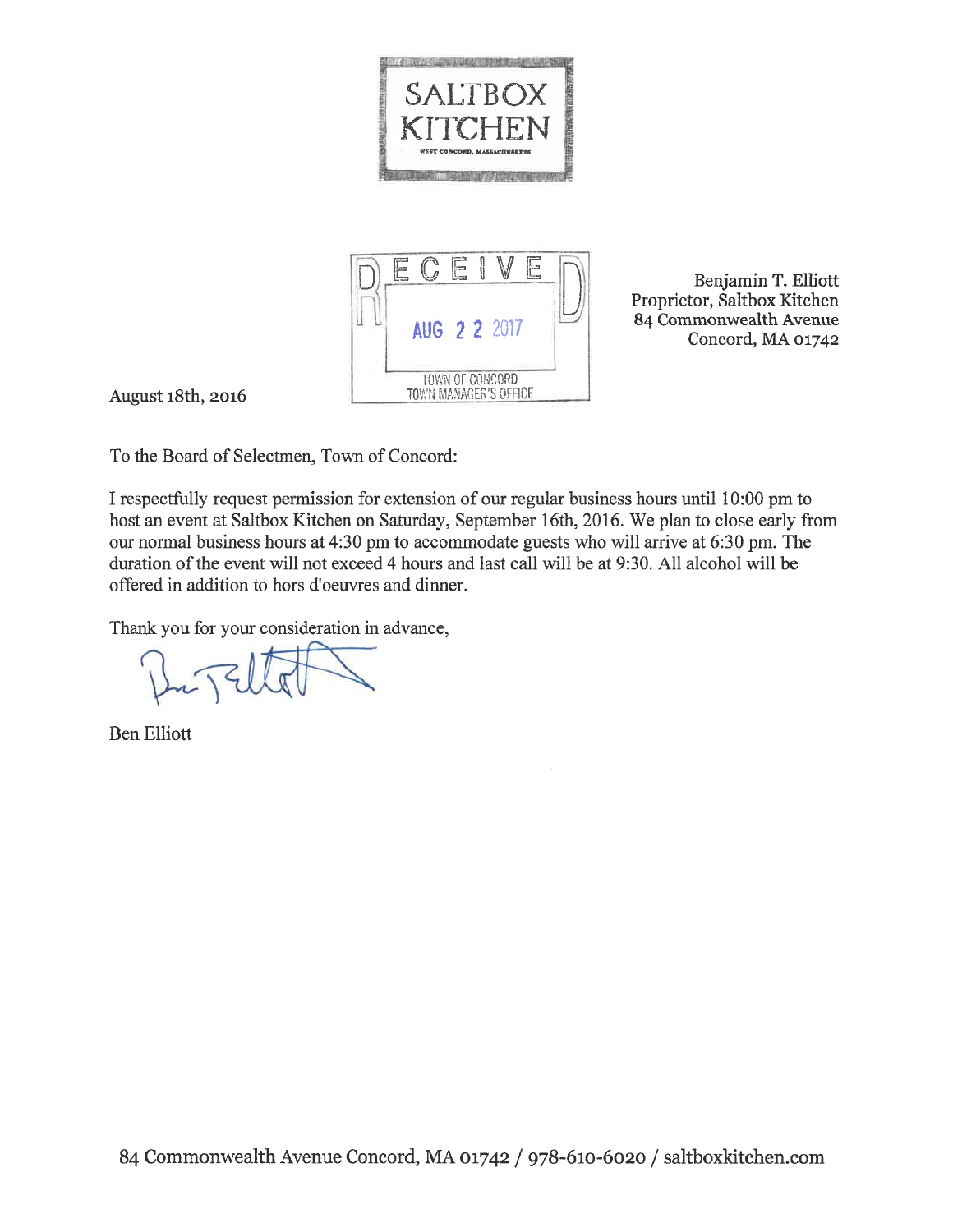## **Gift Acceptance Log – September 6, 2017**

| <b>Gift Received From:</b> | <b>For Gift Account:</b>               | <b>Total Amount:</b> |
|----------------------------|----------------------------------------|----------------------|
| <b>Audrey Mold</b>         | ' Concord Fire Department Gift Account | \$1,000              |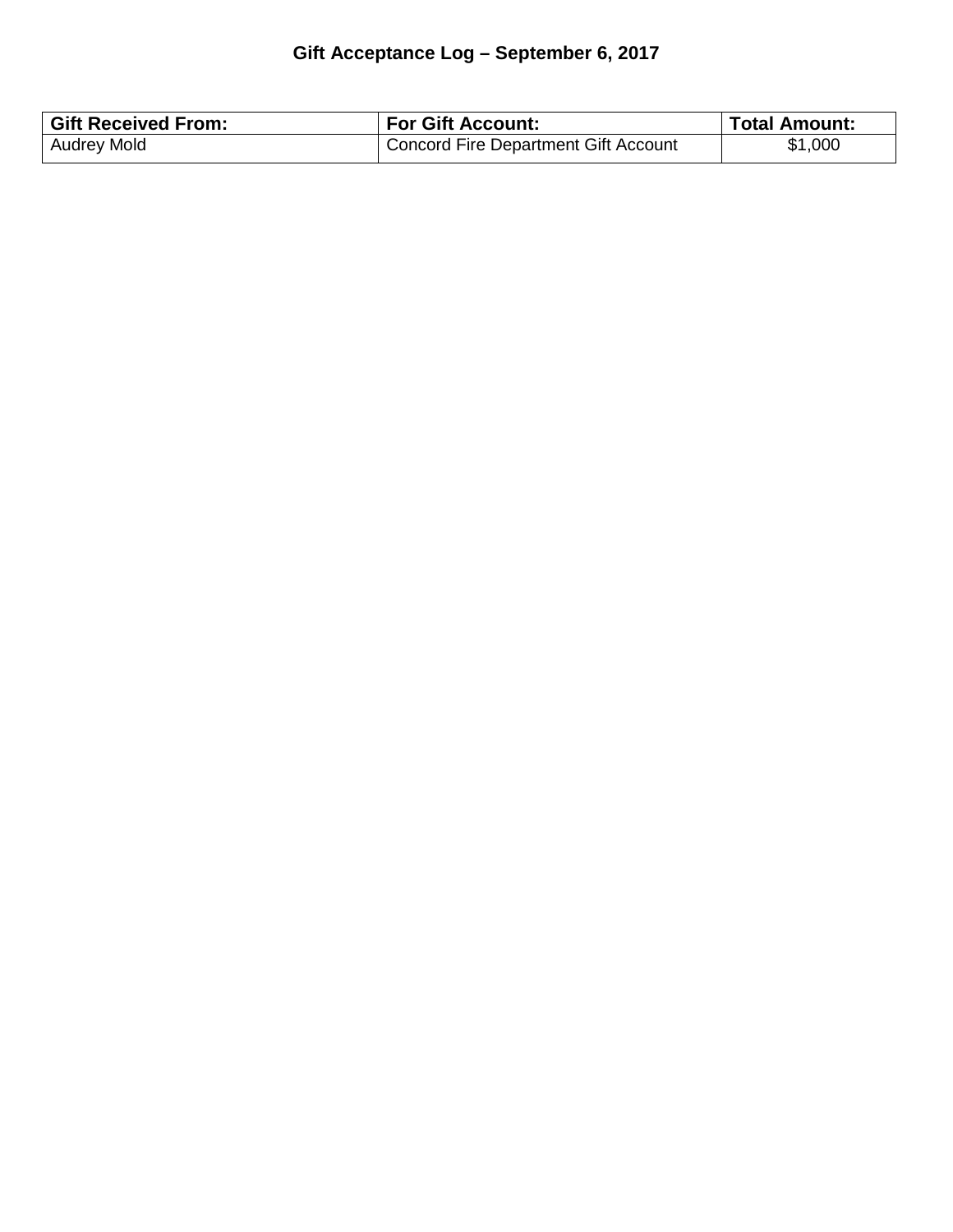| <b>Applicant Name</b><br>& License Number     | <b>Phone</b><br><b>Number</b> | <b>Date</b> | Location                                               | Type of<br><b>Alcohol</b> | <b>Event</b><br><b>Details</b>                                                                                                                                                                                                                           |
|-----------------------------------------------|-------------------------------|-------------|--------------------------------------------------------|---------------------------|----------------------------------------------------------------------------------------------------------------------------------------------------------------------------------------------------------------------------------------------------------|
| 17-112 Concord Carlisle<br>Youth Hockey       | 910-986-0300                  | 10/21       | 246 ORNAC<br>Concord<br><b>Country Club</b>            | All Alcohol               | <b>Event Coordinator: Tove Doolittle</b><br>Bartenders: Liza Leach, Taryn<br>O'Neill, Sara Killelea<br>Under 21: No<br>First License in Concord: No                                                                                                      |
| 17-113 Rotary Club of<br>Concord              | 978-371-1352                  | 9/30        | 11 Wheeler<br>Road<br><b>Verrill Farm</b>              | Malt Only                 | Event Coordinator: Leigh Ann<br>Crimmings<br>Bartenders: Henry Dane, Leigh<br>Ann Crimmings, Rick Copland,<br>Evan Clancy, Joe Saia, Robert<br>Fallon, Michael Lacorcia, Therese<br>Oliver, Neal Walker<br>Under 21: Yes<br>First License in Concord: No |
| 17-114 Nicholas Ferbert                       | 978-496-4252                  | 10/19       | 246 ORNAC<br>Concord<br><b>Country Club</b>            | All Alcohol               | Event Coordinator: Nicholas<br>Ferbert<br>Bartenders: Sara Killelea, Liza<br>Leach, Taryn O'Neill<br>Under 21: No<br>First License in Concord: Yes                                                                                                       |
| 17-115 Concord Women's<br>Chorus              | 978-852-4239                  | 10/14       | 81 Elm Street<br><b>Trinity</b><br>Episcopal<br>Church | Wine Only                 | Event Coordinator: Cynthia Sorn<br>Bartenders:<br>Under 21: Yes<br>First License in Concord: Yes                                                                                                                                                         |
| 117-116 Acton Boxborough<br><b>United Way</b> | 978-502-4617                  | 11/11       | 246 ORNAC<br>Concord<br><b>Country Club</b>            | All Alcohol               | Event Coordinator: Jeannie Meijer<br>Bartenders: Sara Killelea, Liza<br>Leach, Taryn O'Neill<br>Under 21: Yes<br>First License in Concord: No                                                                                                            |